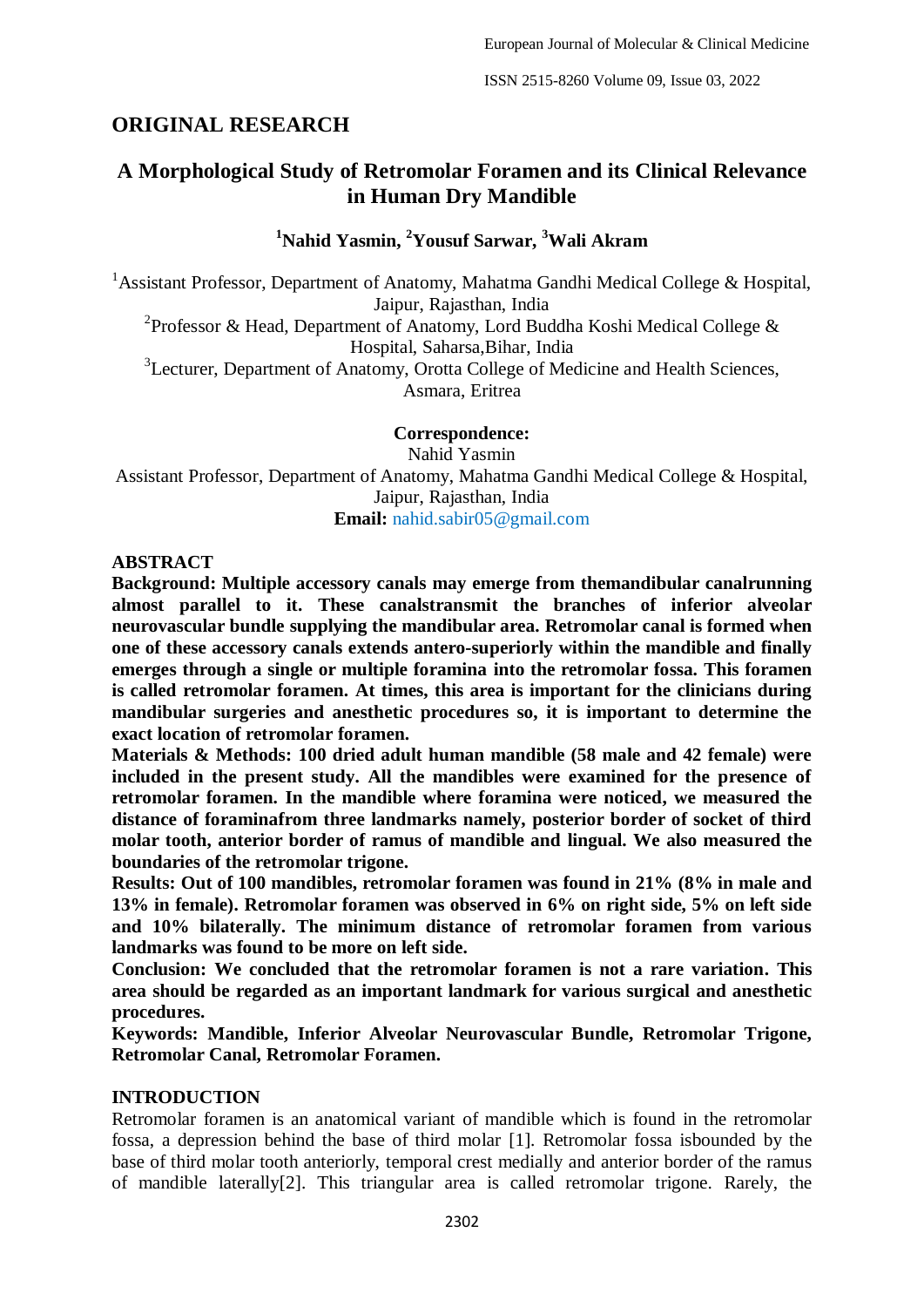mandibular canal may extend from its anterior part and reaches uptothe retromolar foramen throughthe retromolar canal [3]. The retromolar canal and foramen transmits neurovascular bundle consisting of branches of inferior alveolar artery and nervewhich may supplythe buccal and molar area of mandible [4].

The knowledge of this anatomical variation is important in different clinical scenarios involving surgical and anesthetic intervention in the retromolar area. The different procedures like impacted third molar extraction, placement of implant, osteotomy surgeries, inferior alveolar nerve blockage, etc. if not properly done may damage the neurovascular bundle [5]. This may lead to complications like postoperativehemorrhage, failure of nerve block, spread of infection, etc. [6]. The carcinoma involving the retromolar area may sometimes require radical procedures posing risk of damage to the neurovascular structures [7].

As the understanding of this variation may be crucial both for the surgeons and patients, we have tried to explore the retromolar foramen. Though this variation posed challenging situations for the practicing surgeons, it has been quite neglected and the incidence of it is not well presented in the textbooks. Hence, the present study is an attempt to consolidate the clinical applications of the retromolar foramen.

### **MATERIALS & METHODS**

The present study was carried out on 100 dry adult human mandibles, in the department of anatomy of Madhubani Medical College, Madhubani, Bihar and Lord Buddha Koshi Medical College, Saharsa, Bihar. Deformed and fractured mandibles were excluded from the study. The morphological gender of the mandible was determined as per Loth &Henneberg [8]. Accordingly, 58 males & 42 females mandible were identified.

All the mandible was observed carefully for the presence of retromolar foramen (either unilateral or bilateral). Mandibles in which retromolar foramina were present, the minimum distance of the retromolar foraminafrom the posterior border of socket for third molar, anterior border of the ramus of mandible and lingula were measured.The anterior, medial and lateral boundaries of the retromolar trigone were also recorded. All the measurements were taken in millimeter (mm)with the help of a digital vernier caliper.The mean value and standard deviation were analyzed statistically.

## **RESULTS**

In the present study, the retromolar foramen were found in 21out of 100 mandibles in which 8 were of male and 13 belonged to female.In 6 mandibles, retromolar foramen were observed on right side, 5 mandibles had retromolar foramen on left side, while the remaining 10 mandibles had bilateral retromolar foramen.[Table 1]

The minimum distance (in mm) of retromolar foramen from posterior border of socket of third molar tooth, anterior border of the ramus of mandible and lingula were measured. The mean and standard deviation of these distances were found to be  $5.05\pm1.97,7.44\pm2.62$ , 5.63 $\pm$ 2.32on the right side and 6.67 $\pm$ 1.29, 8.47 $\pm$ 2.36, 6.12 $\pm$ 1.54 on the left side respectively. [Table 2]

The anterior, medial and lateral boundary of retromolar trigone were measured in mm. The mean and standard deviation of anterior boundary was 11.88±2.54 on right side and 10.8±1.78 on left side, while mean and standard deviation of medial and lateral boundary was found to be  $37\pm4.32$ ,  $36.81\pm5.91$  on the right side and  $39.67\pm5.04$ ,  $35.12\pm6.2$  on the left side respectively. [Table 3]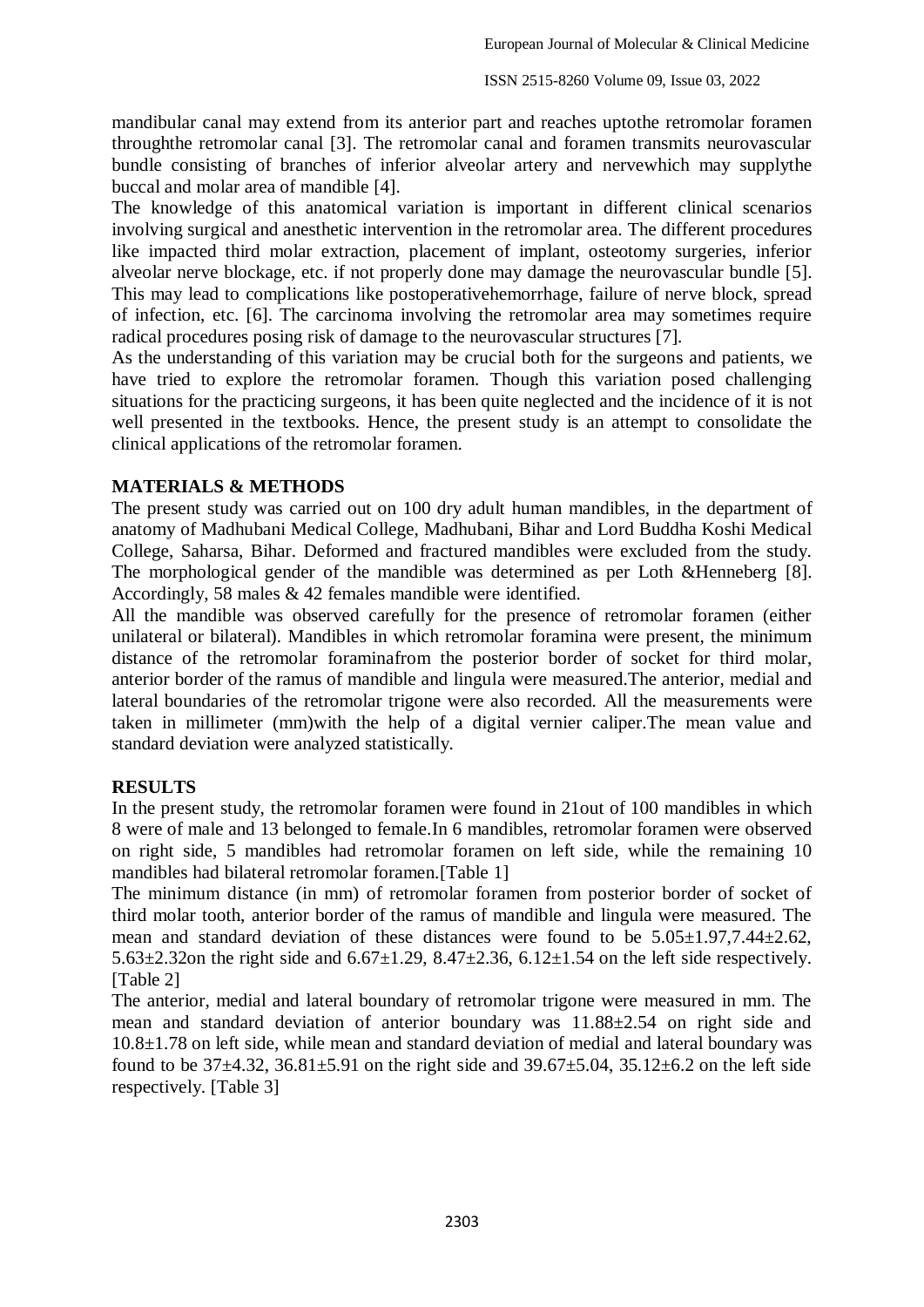ISSN 2515-8260 Volume 09, Issue 03, 2022

| rtu vinviar roramch |             |               |              |  |  |  |  |
|---------------------|-------------|---------------|--------------|--|--|--|--|
|                     | <b>Male</b> | <b>Female</b> | <b>Total</b> |  |  |  |  |
| <b>Right Side</b>   |             |               |              |  |  |  |  |
| Left Side           |             |               |              |  |  |  |  |
| <b>Bilateral</b>    |             |               | 10           |  |  |  |  |
| Total               |             | 13            |              |  |  |  |  |

# **Table 1: Distribution of retromolar foramen**

### **Table 2: Minimum distance of retromolar foramen from various landmarks**

| <b>Parameters</b>               | <b>Right Side</b> | <b>Left Side</b> |
|---------------------------------|-------------------|------------------|
|                                 | $(Mean \pm SD)$   | $(Mean \pm SD)$  |
| Socket Of Third Molar Tooth     | $5.05 \pm 1.97$   | $6.67 \pm 1.29$  |
| <b>Anterior Border Of Ramus</b> | $7.44 \pm 2.62$   | $8.47 \pm 2.36$  |
| Lingula                         | $5.63 \pm 2.32$   | $6.12 \pm 1.54$  |

#### **Table 3: Dimensions of the boundaries of retromolar trigone**

| <b>Boundary Of Retromolar Trigone</b>          | <b>Right Side</b> | <b>Left Side</b> |
|------------------------------------------------|-------------------|------------------|
|                                                | $(Mean \pm SD)$   | $(Mean \pm SD)$  |
| Anterior (Base Of Third Molar Tooth)           | $11.88 \pm 2.54$  | $10.8 \pm 1.78$  |
| Medial (Temporal Crest)                        | $37+4.32$         | $39.67 \pm 5.04$ |
| Lateral (Anterior Border Of Ramus Of Mandible) | $36.81 \pm 5.91$  | $35.12 \pm 6.2$  |



**Fig 1: Unilateral retromolar foramen on right side**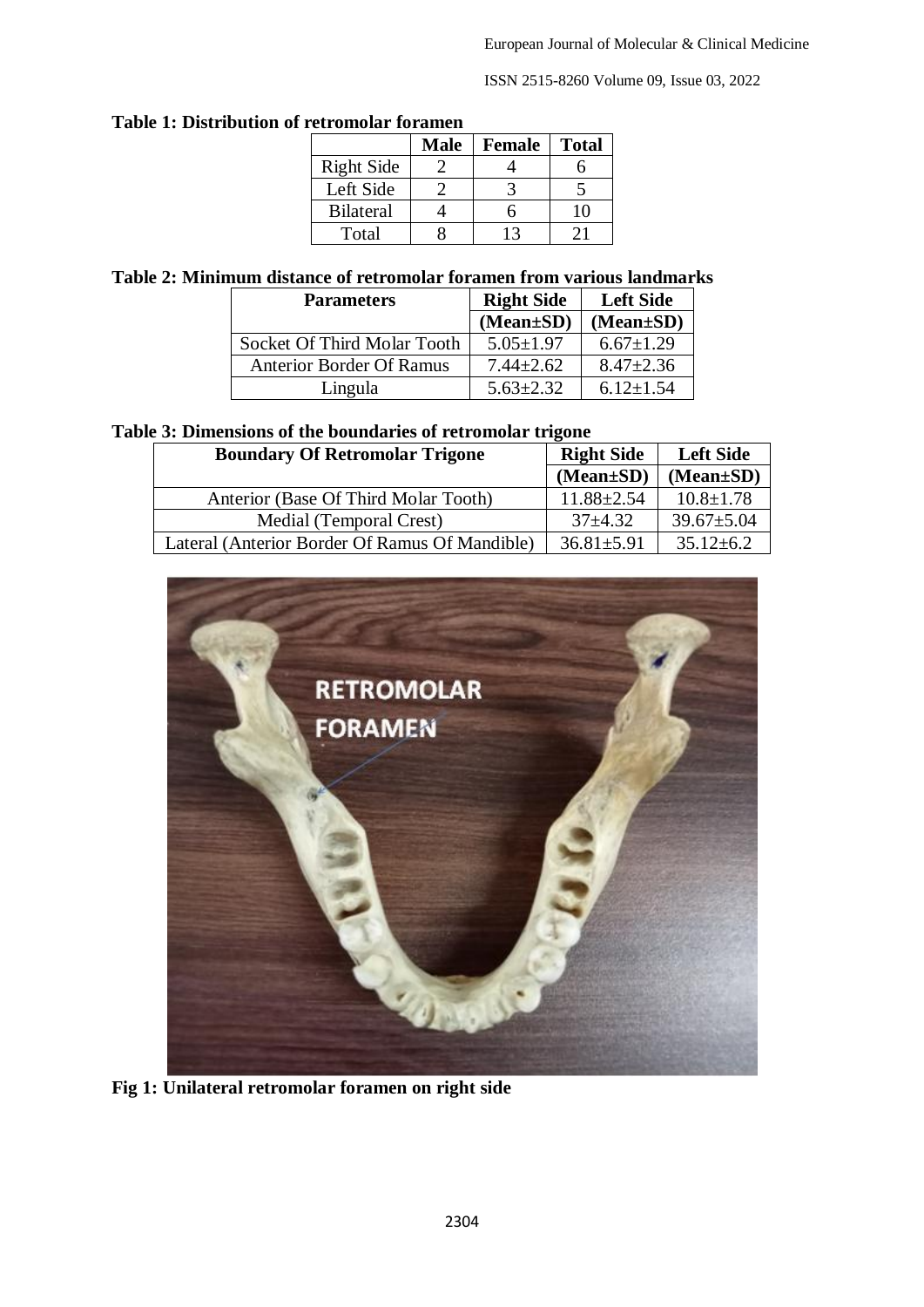

**Fig 2: Unilateral retromolar foramen on left side**



**Fig 3: Bilateral retromolar foramen**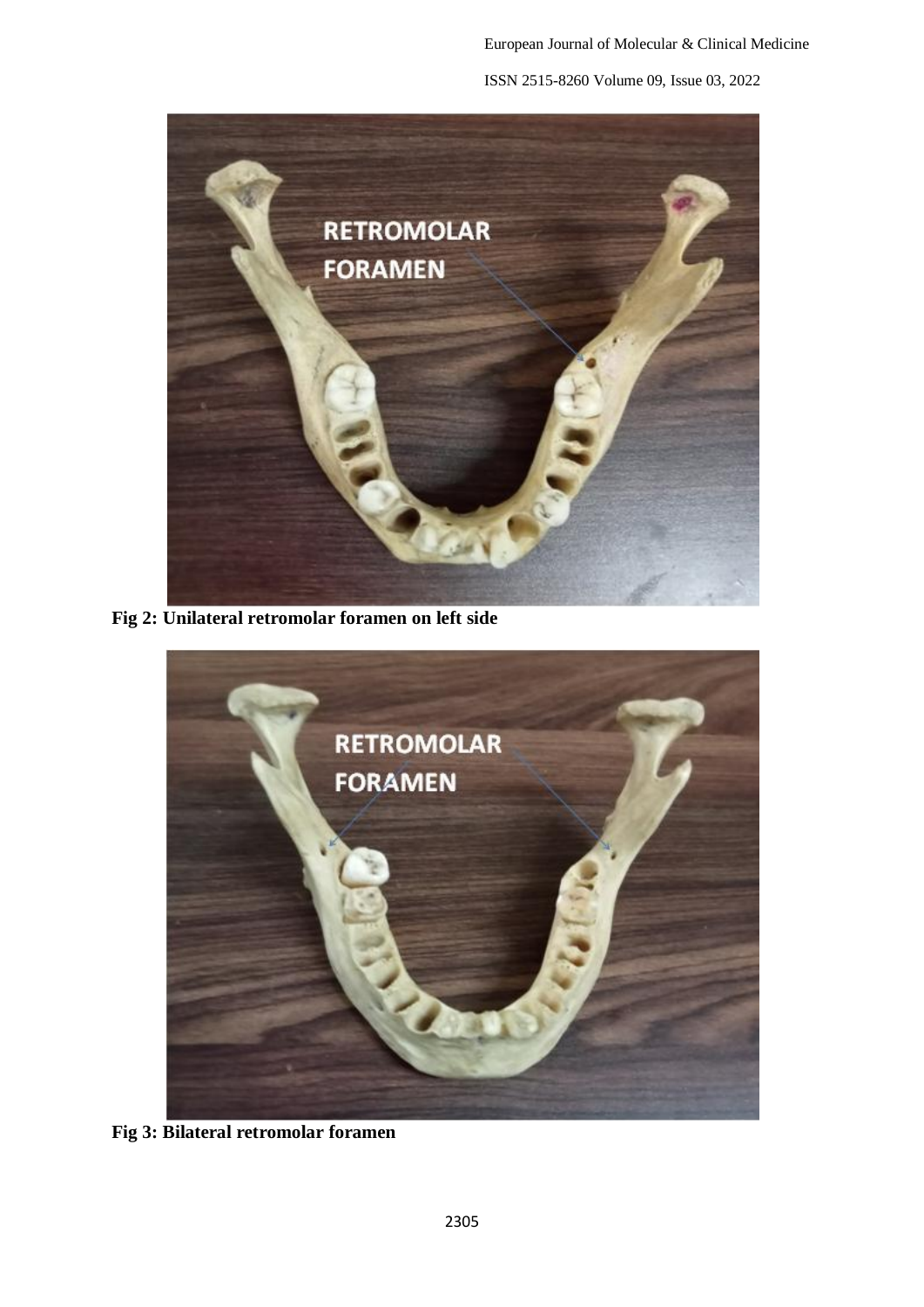ISSN 2515-8260 Volume 09, Issue 03, 2022

### **DISCUSSION**

Retromolar foramen was first discussed by Lofgren [9]. The retromolar foramen situated in the retromolar trigone may transmit the accessory branches of inferior alveolar neurovascular bundle. This area has gained importance clinically as during various surgical procedures involving this area like third molar extraction, repair of mandibular fractures, bone graft and osteotomy surgeries these neurovascular bundlesmay get damaged leading to complications [10]. Hence, surgeries in this area should be performed cautiously [11].As this area is a widely innervated area, patients may feel pain even after anesthetizing the inferior alveolar nerve in the mandibular canal [12].Hence, retromolar foramen should also be considered while giving anesthesia in this region [13]. The available modalities to ascertain the retromolar foramen include computed tomography, cone beam computed tomography and panoramic radiography [14].Previous research about the prevalence of retromolar foramensuggested wide variation ranging from 3.2% to 72% in human dry mandible, 5.4% to 75.4% by cone beam computed tomography and 3.06% to 8.8% by panoramic X-ray [14]. Such wide variation may be linked to different factors like genetic, ethnicity, environmental etc.

In the present study, the prevalence of retromolar foramen was found to be 21% which coincides with the study by Kondera H and Hashimoto I [15]. According to Sawyer DR and Kiely ML the retromolar foramen was present in 7.7% out of 234 adult human mandibles studied (1), while a study by Kawai et al., revealed the prevalence of retromolar foramen to be52% out of 46 mandibles studied [16].According to Potu BK et al., the retromolar foramen was found bilaterally in 3.2%, on the left side in 3.2%and on the right side in 5.3% out of 93 human mandibles studied [17]. In the present study, retromolar foramen were observed bilaterally in 10%, on right side in 6% and on left side in 5% out of 100 human mandibles studied.With respect to sex differences, a study by Sawyer DR & Kiely MLdid not find any difference in the incidence of RMF [1], whereas in the present study, the retromolarforamen was more common in female.

The study by S AAthavale et al., showed that the minimum distance of retromolar foramen from posterior border of third molar tooth is within the range of 3.12 to 13.07 mm on the right side and 3.31 to 14.92 mm on left side. However, in the present study it was 3.08 to 7.02 mm on the right side and 5.38 to 7.96 mm on the left side [18]. Due to the short distance between retromolar foramen with third molar tooth the structures passing through it are liable to get damaged during extraction.

According to Saravana Kumar S,the average measurement of base of third molar tooth, temporal crest and anterior border of the ramus of mandible on right side was 12.9 mm, 38.8mm and 35.5 mm whereas on the left side it was found to be 13 mm, 40.1 mm and 35.7 mm respectively [19]. However, in the present study it was 11.88 mm, 37 mm and 36.81 mm on the right side whereas, 10.81 mm, 39.67 mm and 35.12 mm on the left side respectively.

Previous study by Jacob M et al., concluded that the retromolar foramen is normal anatomical variationof mandible hence,this variation may be considered among other variations of skull [20].

## **CONCLUSION**

The present study reported that the occurrence and variations of retromolar foramen is not uncommoninhuman dry mandibles. It is useful to locate this area before undertaking any surgical or anesthetic procedures. For better understanding of this area further studies involving radiological interventions in alive subjects can be undertaken.